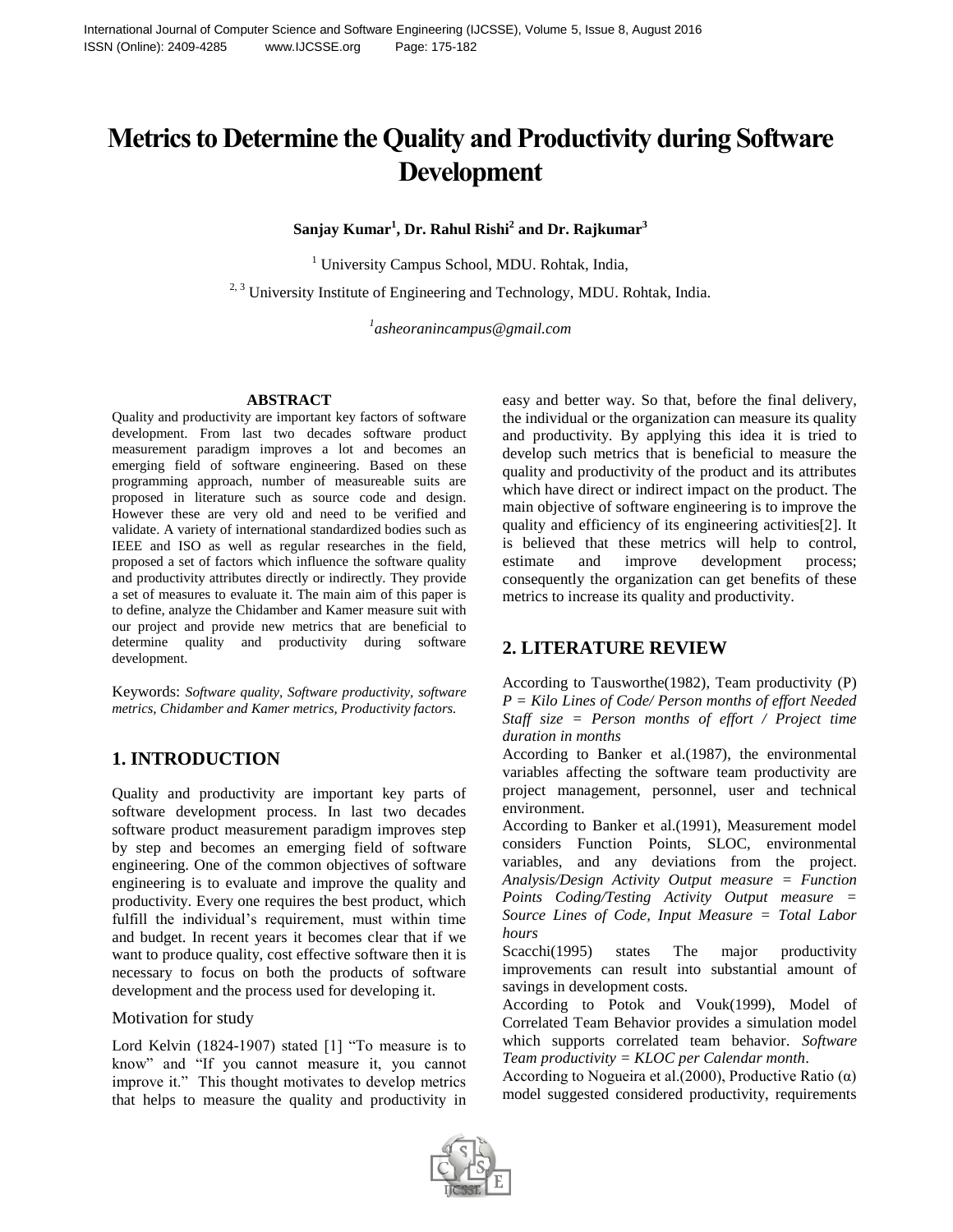volatility and complexity. *α = % of Direct Development time / % of Idle time* 

According to Blackburn et al.(2002), project complexity increases the team size and team size decreases the team productivity significantly.

According to Chiang and Mookerjee(2004),The factors affecting the software development team productivity are the system construction time and coordination efforts.

According to Card (2006), Simple Model of Productivity considers the entities such as Product, Process or Sub-process, Requirements, Value, Cost, and Effort. *Physical Productivity = Number of LOC / man hours or days or months Functional Productivity = Number of Function Points / Man hours or days or months Economic Productivity = Value / Cost* Where Value  $= f$  (Price, Time, Quality, Functionality)

According to Nwelih and Amadin(2008), Software Productivity model includes Software Reuse complexity, length, functionality and effort. *Productivity*   $= \sum (ri + fi + li + ci) / \sum I$  Where ri = Reuse, fi = Functionality,  $\text{li} = \text{Length}$ ,  $\text{ci} = \text{Complexity}$ ,  $\Sigma \text{I} = \text{Effort}$ 

Gupta et al.(2010), Time-to-market pressure will affect software quality and change density.

In fact, De Aquino and De Lemos Meira, in their survey of productivity measurements, have identified four categories of output, which are; Physical Size, Design Size, Functional Size and value based metrics or use multidimensional models that assess different aspects of what is produced in a software project.

According to Vijayashree et al.(2011) proved strong teams have high productivity over all the assigned tasks where as weak teams have low productivity over all assigned tasks.

According to Wallin(2012), the effort of designing and evolving the architecture is often neglected during system development.

According to Danese and Filippini(2013), Product modularity is created by separating a product system into relative independent parts.

According to Hongyi Sun et al.(2014) Except for the time to market, quality, productivity and cost performance are all significantly better with more reused modules.

# **3. SOFTWARE QUALITY**

## 3.1 Definition

As like other definition, the definition of "Software Quality" is also varied and debatable. Some even say that it can"t be defined and some says that it can be defined, but only in a particular context. Some even state confidently that 'Quality is lack of bugs'. In whatever manner we define it, it is true that quality is



something that, that we all aspire to. With changing time, requirement and growing competition, it becomes an important aspect of software development. Now software quality is the ability to control the software engineering process and methods to ensure quality. The methods are complex and may include compliance with the standards of one or more as ISO 9000 or CMMI. According to IEEE

- Quality is the degree to which a system, component or process meets specified requirement.
- It is the degree to which a system, component or process meets customer or user needs or expectations [3].

According to ISTQB

The totality of functionality and features of a software product that bear its ability to satisfy stated or implied needs.

From users point of view software quality is the customer"s satisfaction with low level of defects and with low complexity or meeting all requirements in all the séance like cost, simplicity, service provided.

So, quality is nothing but, to satisfy customer's functional and nonfunctional requirements of the product.

# **4. HOW TO INCREASE QUALITY**

The main objective of software development projects is to fulfill either the stated or implied user requirements, which are commonly conceptualized in the form of software quality. From a decade, in software engineering the main focus is associated with software development. In recent years it becomes clear that if we want to produce quality software, cost effectively then it is necessary to focus on both the products of software and the process used for software development[4]. Both software and the process used for software development may be subjected to three things: development, evaluation (assessment, measurement, inspection, audit) and improvement [5].

| Table 3.1 illustrates the procedure for software development. |  |  |  |
|---------------------------------------------------------------|--|--|--|
|                                                               |  |  |  |

| <b>SOFTWARE</b>            | <b>PROCESS</b>            |
|----------------------------|---------------------------|
| Software                   | <b>Process</b>            |
| Development                | Development               |
| <b>Software Evaluation</b> | <b>Process Evaluation</b> |
| Software                   | <b>Process</b>            |
| Improvement                | Improvement               |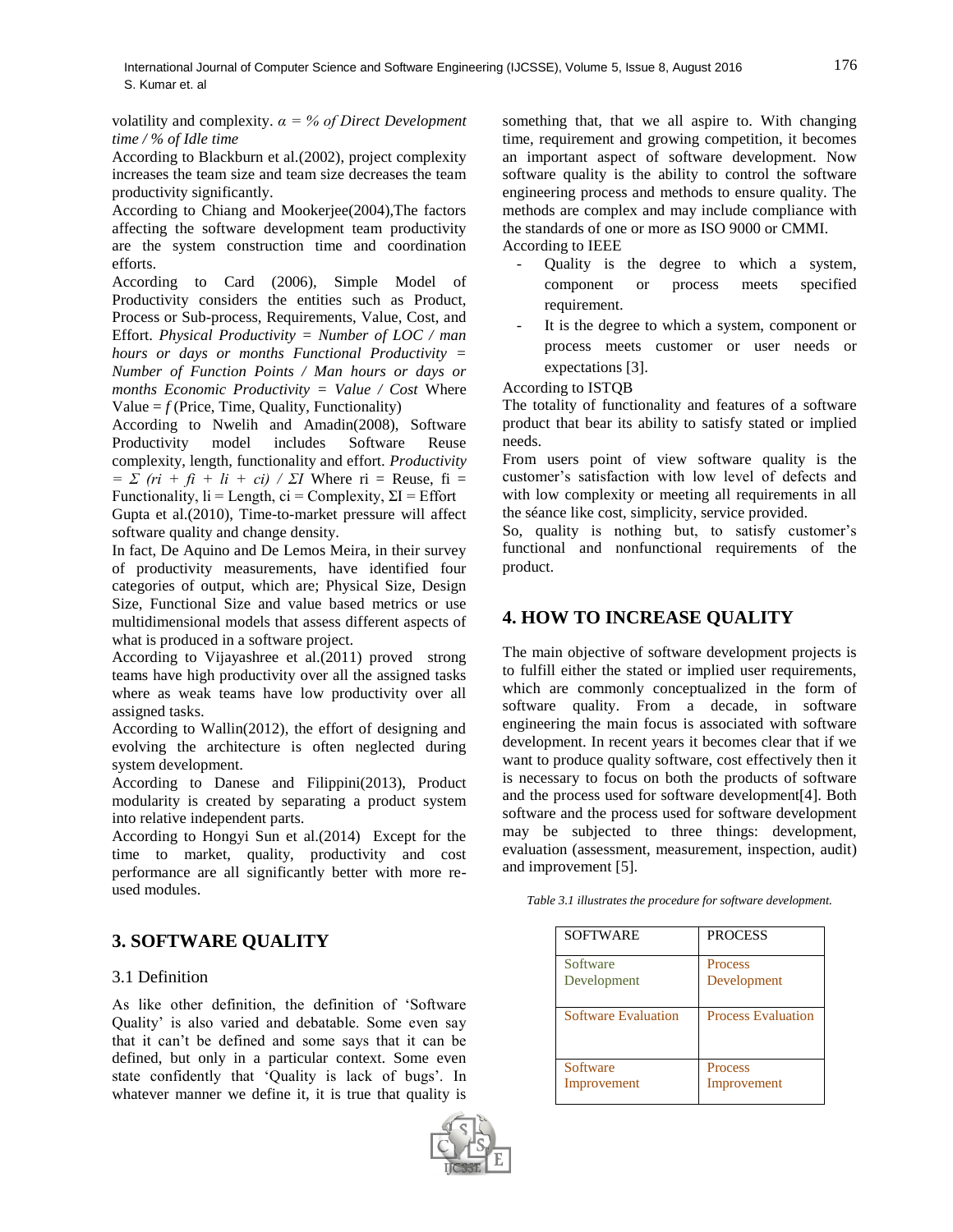| Class Name      | <b>CBO</b>     | <b>RFC</b> | <b>LCOM</b> | <b>WMC</b> | DIT            | <b>NOC</b>     |
|-----------------|----------------|------------|-------------|------------|----------------|----------------|
| <b>Students</b> | 4              | 98         | 26          | 26         | 2              | 3              |
| Employee        | $\overline{2}$ | 24         | 20          | 22         | 3              | $\overline{c}$ |
| Admission       | 1              | 15         | 8           | 10         | 1              | $\overline{4}$ |
| Load            | $\overline{c}$ | 8          | 5           | 5          | $\Omega$       | $\overline{2}$ |
| Accounts        | $\overline{c}$ | 26         | 13          | 12         | $\overline{c}$ | 3              |
| Library         | $\overline{2}$ | 15         | 16          | 15         | 1              | 6              |
| Laboratory      | $\overline{0}$ | 13         | 13          | 13         | $\overline{c}$ | $\overline{4}$ |
| <b>Sports</b>   | 1              | 8          | 5           | 5          | $\mathfrak{2}$ | $\overline{2}$ |
| Results         | $\overline{2}$ | 42         | 36          | 14         | 1              | $\overline{2}$ |
| Canteen         | $\theta$       | 6          | 6           | 6          | $\Omega$       | $\overline{2}$ |
| Average         | 1.6            | 25.5       | 14.8        | 12.8       | 1.4            | 3              |

*Table 3.2 Application of Chidamber and Kemerer metrics on project.*

As the above table illustrates, the traditional focus of software engineering has been in the left-top corner rather than in other five segments. Today"s requirement is that we raise maturity level of our knowledge, tools and practices associated with other five segments.



*Fig. 3.1 ISO 9126 quality in-use model [13]*

The ISO 9126 quality in-use model represents the attributes to be used and it is defined as " *the capability of the software product to enable users to expend appropriate amount of resources in relation to the effectiveness achieved in a specified context of use*"[6].

#### 4.1 Empirical Study

To get high quality software, it is important to measure the software and its attributes from beginning of development to the end of the product's lifecycle. Software quality is divided into two parts i.e. internal and external quality. Internal quality is the totality of characteristics of product from internal view.[7] It is measured and evaluated against the internal quality requirements. It can be improved during coding, reviewing and testing. External quality is the totality of characteristic from an external view.



*Fig. 3.2 Relationships between types of software quality. [8]*

It is measured and evaluated when software is executed and tested in a simulated Environment, with simulated data using external metrics. As previously mentioned, different views of software quality can be observed and analyzed. While measuring internal quality we use different software metrics that covers large aspects of object oriented development, such as complexity, inheritance, coupling and cohesion.

We have designed a "*School Management System*" software specially for University Campus School, keeping in mind its requirement and uses in C++ and measured the quality of software using Chidamber and Kemerer metrics.[9]

The above table illustrates the Chidamber and Kemerer metrics [9, 10] and their corresponding values for the software 'School Management System'. After successfully design of above software and study of more than 30 C++ products the following results are concluded.

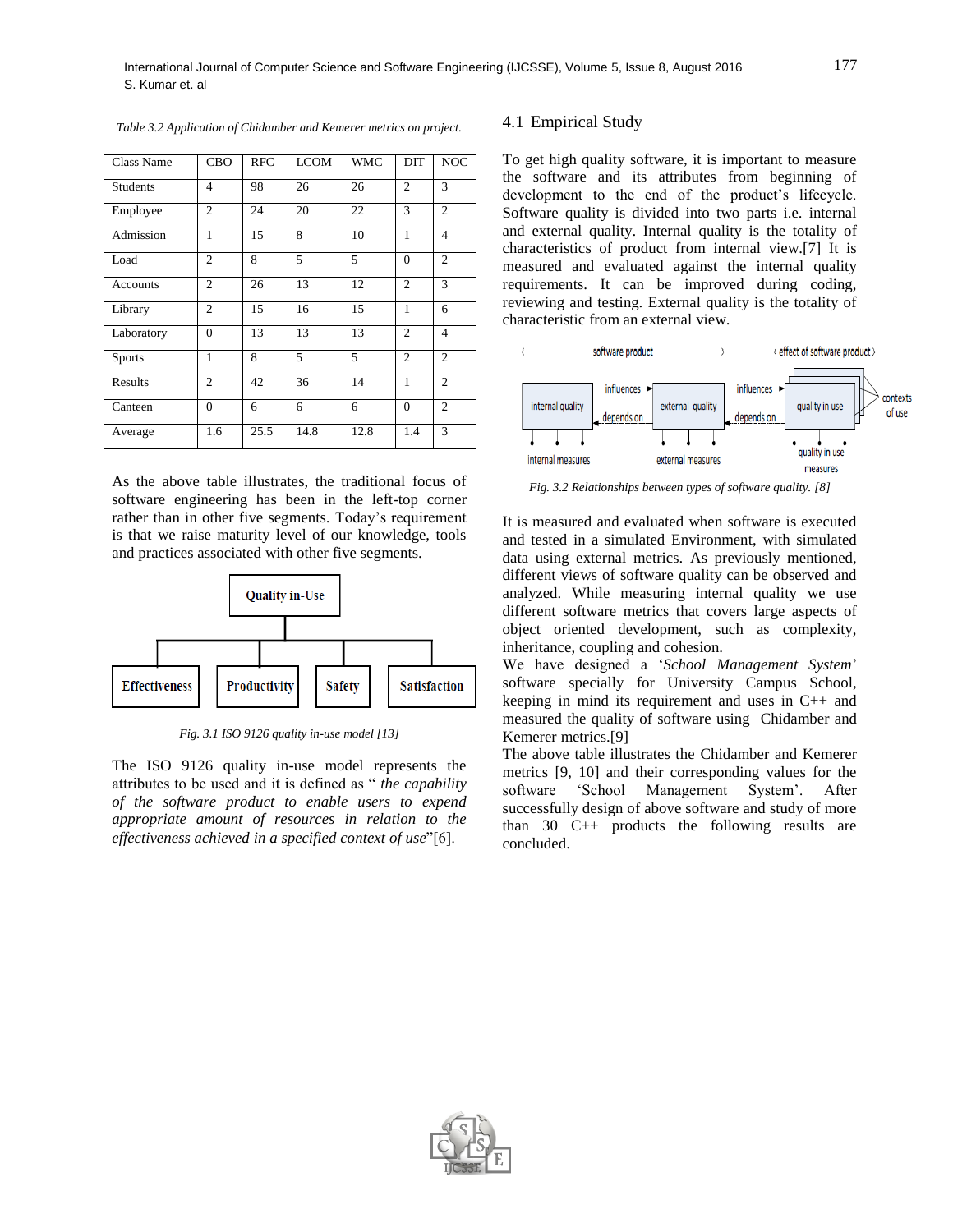| Chidambe    | Definition                         | Results                                                 | Values   |
|-------------|------------------------------------|---------------------------------------------------------|----------|
| and<br>r    |                                    |                                                         |          |
| Kemerer     |                                    |                                                         |          |
| metrics     |                                    |                                                         |          |
| Coupling    | CBO for a class                    | Higher CBO of a class is                                | < 14     |
| Between     | is a count of the                  | Undesirable<br>to<br>modular                            |          |
| Object      | number of non-                     | design                                                  |          |
| (CBO)       | inheritance                        | • Leads to more faults                                  |          |
|             | related couples                    | Maintenance<br>is<br>more                               |          |
|             | with<br>other<br>classes.          | difficult                                               |          |
|             |                                    | Rigorous testing is required<br>Prevent reuse           |          |
|             |                                    |                                                         |          |
| Response    | It represents the                  | Higher RFC of a class leads to,                         | Vary     |
| For<br>a    | number<br>of                       | More faults<br>$\overline{a}$                           | accordi  |
| Class       | methods<br>of a                    | $\mathbb{Z}^{\mathbb{Z}}$<br>More complex and harder to | ng<br>to |
| (RFC)       | class and<br>the                   | understand                                              | project  |
|             | of<br>number<br>invoked            | - Complicated<br>testing<br>and<br>debugging            |          |
|             | methods<br>by                      | Increases the density of bugs                           |          |
|             | those<br>class                     | and decreases quality.                                  |          |
|             | methods.                           |                                                         |          |
| Lack<br>of  | It is the number                   | The larger LCOM of a class                              | Vary     |
| Cohesion    | of<br>pairs<br>of                  | lead to,                                                | accordi  |
| in          | methods which                      | $\mathbb{Z}^{\mathbb{Z}}$<br>more Complex               | ng<br>to |
| Methods     | share<br>do not                    | Difficult<br>is<br>its                                  | project  |
| (LCOM)      | instance                           | maintainability.                                        |          |
|             | variable, minus                    |                                                         |          |
|             | the number of<br>οf                |                                                         |          |
|             | pairs<br>methods<br>that           |                                                         |          |
|             | share<br>instance                  |                                                         |          |
|             | variables of the                   |                                                         |          |
|             | class.                             |                                                         |          |
| Weighted    | It is the sum of                   | The higher CBO of a class                               | 10<br>to |
| Methods     | the                                | leads to.                                               | 50       |
| per Class   | complexities of                    | $\overline{a}$<br>More faults                           |          |
| (WMC)       | all methods of a                   | $\overline{a}$<br>More difficult is reusing in          |          |
|             | class.                             | another application                                     |          |
|             | If<br>all<br>the                   | - More complex is the testing                           |          |
|             | complexities of<br>all methods are | of that class.                                          |          |
|             | then<br>ones,                      |                                                         |          |
|             | WMC<br>is<br>the                   |                                                         |          |
|             | number of class                    |                                                         |          |
|             | methods                            |                                                         |          |
| Depth<br>οf | DIT<br>is<br>a                     | Higher DIT of a class leads to,                         | $\leq$ 5 |
| Inheritanc  | measure of how                     | More faults                                             |          |
| Tree<br>e   | many ancestor                      | - Greater design complexity                             |          |
| (DIT)       | classes<br>can                     | - Harder<br>is<br>the<br>class                          |          |
|             | potentially                        | maintainability                                         |          |
|             | affect this class.                 | Promote reusability                                     |          |
| Number of   | It is a measure                    | Higher NOC of a class leads to,                         | Vary     |
| Children    | of how many                        | More testing is required                                | accordi  |
| (NOC)       | sub-classes are                    | Fewer faults                                            | ng<br>to |
|             | going to inherit                   | More reusability                                        | project  |
|             | the methods of                     |                                                         |          |
|             | the parent class.                  |                                                         |          |

*Table: 3.3 Represents Chidamber and Kemerer metrics and their effects.*

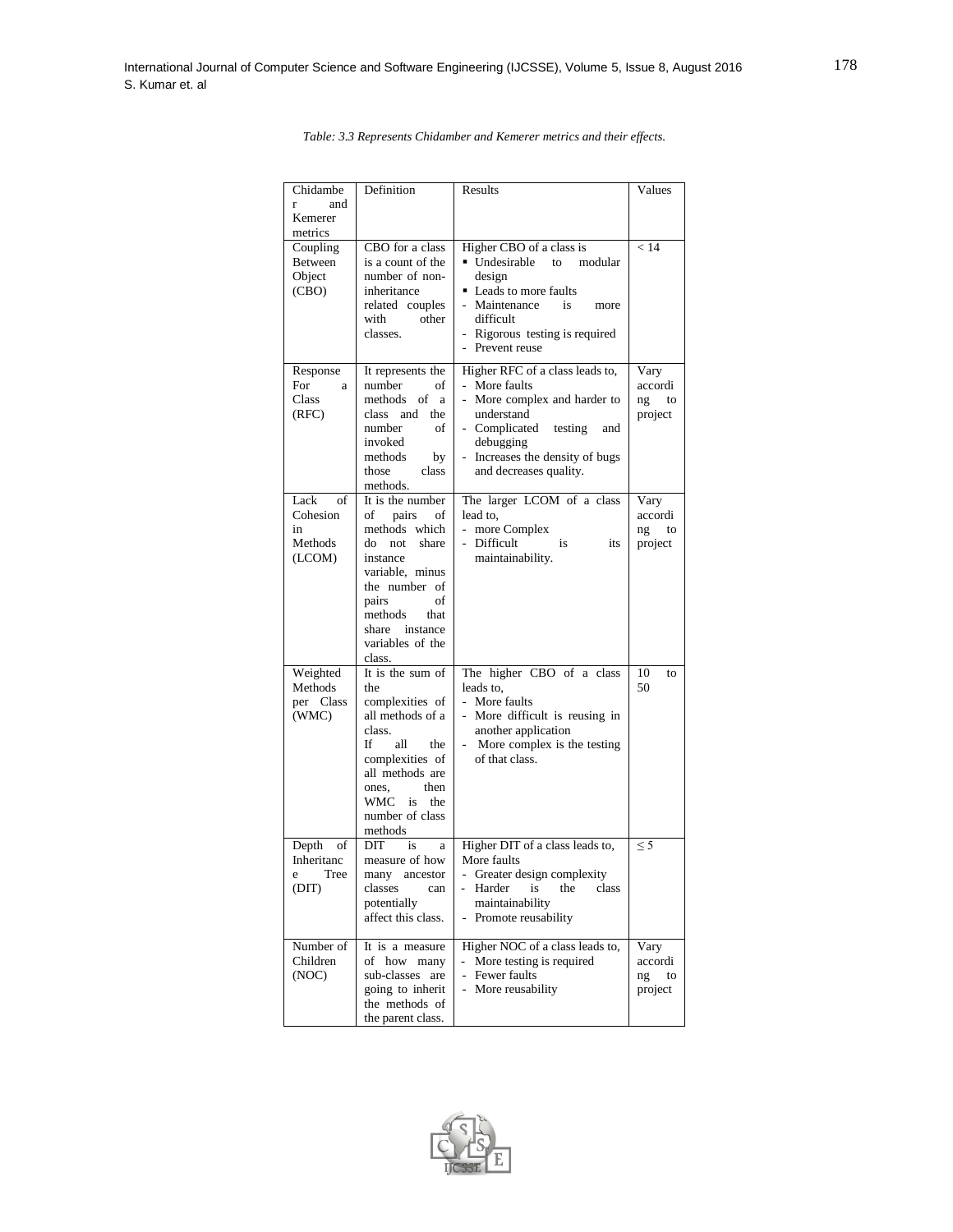The study of a number of projects shows that, as the value of CBO, RFC, WMC and DIT in a software product increases after a certain limit, it will decrease the quality of that software product. It also shows that reusability in software product increases its quality. DIT and NOC supports the reusability of software. So, while developing the software product the developer or team management should try to maintain the value of CBO, RFC, WMC and DIT low. We have studied the few attributes of quality, still many more attributes left which have direct or indirect impact on quality and productivity of software.

## **5. SOFTWARE PRODUCTIVITY**

#### 5.1 Definition

Productivity is a complex concept to be measured or even to define [11]. The productivity in ISO 9126 is a quality factor of the software product and is defined as "*the capability of the software product to enable users to expend appropriate amount of resources in relation to the effectiveness achieved in a specified context of use*"[12]. The informative Annex E of the ISO 9126-4 presents three other productivity measures [13] related to three types of resources as follows

- Human productivity = effectiveness  $\div$  human efforts
- Temporal productivity = effectiveness  $\div$  time
- Economic productivity = effectiveness  $\div$  cost

At most of time, Productivity is defined as "*rate of output per unit of input*" [14]. Output is measured by number of product we deliver. Input is the totality of efforts that is spent on product to deliver the software. Productivity = Size/Effort. From economic point of view productivity is defined as "*the rate of output per unit of input used especially in measuring capital growth, assessing the effective use of labor, material and equipment*"[15].

Productivity = (Size of product developed) / (labor consumed during product development)[16]. "*Software engineers define productivity in terms of measure, rather than considering carefully what attribute is being captured*"[17]. Moreover, software development is a human-based ("soft") activity with extreme uncertainties from the outset. This leads to many difficulties in the reliable definition of software productivity.

#### 5.2 How to increase productivity

Enormous growth in demand for best quality software and increased investment for software projects represents that software development is one of the major key market throughout world. With the increase in

demand and supply, its variety and complexity is also growing constantly. Rapid changing market requires software products with better reliability, more functionality and better performance. Therefore, the productivity as a quality characteristic is divided into three sub-characteristic, these are accuracy, effectiveness and completeness [13].



*Fig. 4.1 High-level enhanced productivity model.[13]*

To enhance the productivity, increasing the number of developer is not a solution. Infect the team or individual should have a clear actionable plan to work, deep code knowledge, reducing rework and minimize debugging [18]. Above all, in order to survive and compete in software market, Software providing organizations have to gain customers satisfaction by providing products with certain functionality must be delivered on time, within budget and to agreed level of quality.

## **6. EMPIRICAL STUDY**

In today"s economy, software development field is of great expense for most organizations. So, lagging software development productivity can have a significant effect on the organization's ability to compete and makes it difficult to survive. Mostly Productivity is defined as "*rate of output per unit of input*'. Input is the amount of efforts spent during the development of product, but for output there is no systematic measurement. The main problem is that there is no particular definition for what exactly is being produced with software project. Everyone look it as a physical amount of product, i.e. number of lines that are produced. However, software product should be treated as a delivery of functionality or quality attributes that it meets. Number of metrics have been proposed and used to measure software productivity such as Lines of code(LOC), Number of classes(NOC) etc. [19, 20, 21, 22]. Now it is tried to move deeper then LOC, efforts etc. to get better results than the past. After studying the number of projects and productivity metrics the following metric is proposed



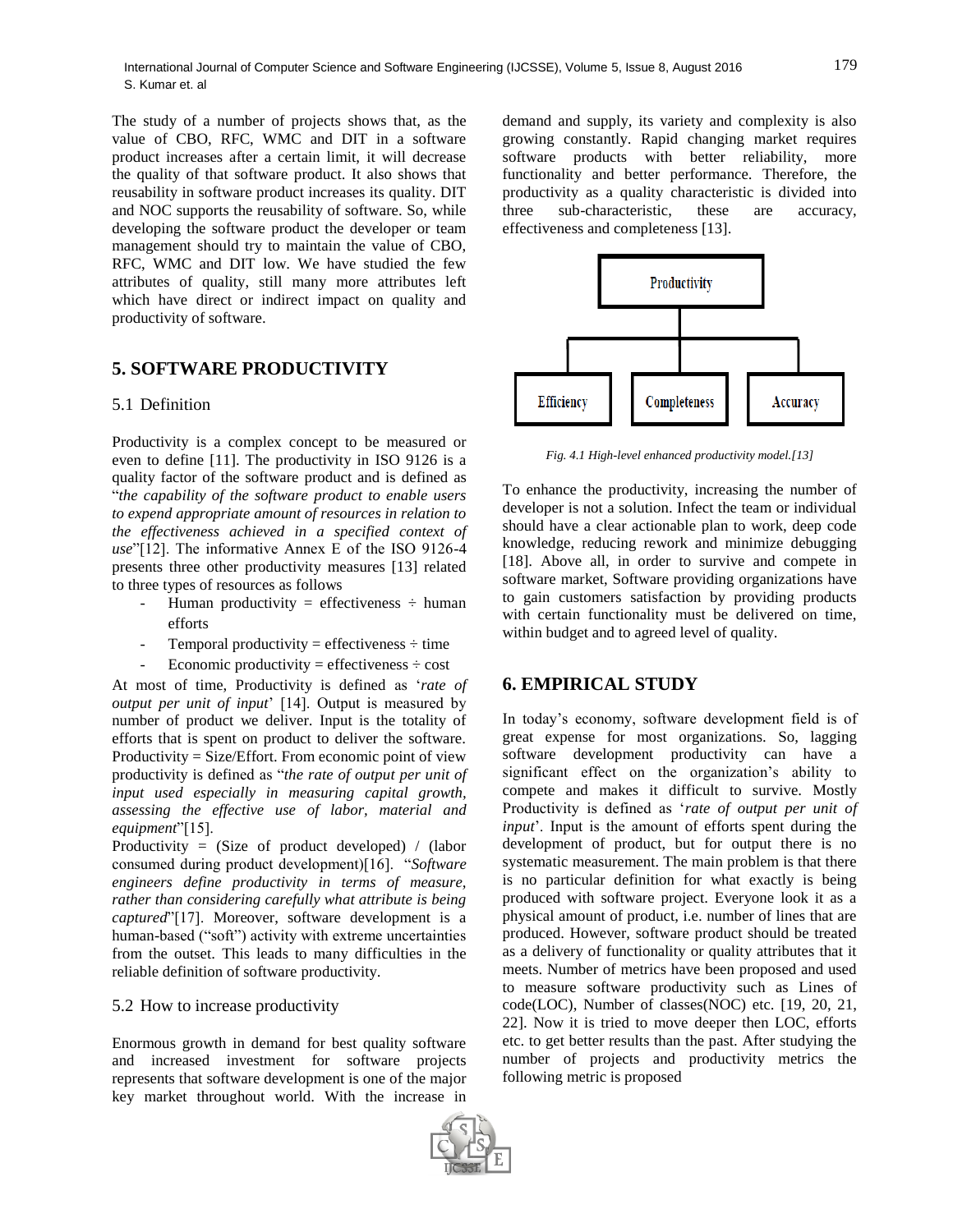**Productivity=** 

|                                 | $\sum$ Output/                      |     |
|---------------------------------|-------------------------------------|-----|
| $\Sigma$ Input<br>$\rightarrow$ | $\sum_{1}^{n}$ Specialization Ratio | )*( |
| $\sum_{1}^{n}$ Reuse Ratio)     |                                     |     |

The results of the above proposed metric under C++ project 'School management system' is as follows *Table 4.1 illustrates reuse ratio and specialization ratio*

| Name of Class   | of<br>No.<br>input<br>modules       | of<br>No.<br>output<br>modules       | Reuse<br>Ratio of<br>the class         | Specializ<br>ation<br>ratio                   |
|-----------------|-------------------------------------|--------------------------------------|----------------------------------------|-----------------------------------------------|
| <b>Students</b> | 24                                  | 14                                   | 0.333                                  | 2.5                                           |
| Employee        | 23                                  | 18                                   | 0.222                                  | 4                                             |
| Admission       | 15                                  | 10                                   | 0.200                                  | 4                                             |
| Load            | 8                                   | 10                                   | 0.400                                  | $\mathfrak{2}$                                |
| Accounts        | 26                                  | 18                                   | 0.222                                  | 1.5                                           |
| Library         | 22                                  | 26                                   | 0.222                                  | 4                                             |
| Laboratory      | 18                                  | 26                                   | 0.154                                  | 6.5                                           |
| <b>Sports</b>   | 11                                  | 12                                   | 0.667                                  | 3                                             |
| Results         | 38                                  | 18                                   | 0.222                                  | 4                                             |
| Canteen         | 6                                   | 10                                   | 0.400                                  | 0.5                                           |
|                 | $\Sigma$ Input<br>modules<br>$=191$ | $\Sigma$ Output<br>modules<br>$=162$ | Average<br>reuse<br>$Ratio =$<br>0.304 | Average<br>Specializ<br>ation<br>Ratio<br>3.2 |

Productivity=

(as a set of  $\Sigma o$  $\sum$ Input  $)^*($  $\sum_{1}^{n}$  Specialization Ratio )\*(  $\sum_1^n Reuse$  Ratio)  $= (162/191)*(3.2)*(0.304)$ 

 $= 0.826$ 

To reach the above metric, specialization ratio and reuse ratio are studied. Specialization ratio is the ratio of number of classes below the sub class to number of super class above the class. Reuse ratio is ratio of superclass above the class to the total number of class in the class hierarchy. Quality and its attributes also play an important role in the rapid growth of productivity. The productivity measurement method [23] ensures that each project has an expected productivity value of one. Productivity value between zero and one indicate lower than expected productivity whereas values greater than one indicates higher than expected productivity. There are many more attributes of quality and productivity that also must be considered and studied to get better productivity.

#### 6.1 Comparison between productivity metrics

It is difficult to compare the metrics on the same project as every metrics use different methods. There are a number of factors that have direct or indirect impact on productivity.

*Table 4.2 shows productivity metrics, their formula and corresponding values on the designed software.*

| S.No           | Developer's Name                                      | Metrics                                                                                                         | Productivity |
|----------------|-------------------------------------------------------|-----------------------------------------------------------------------------------------------------------------|--------------|
| 1              | Tansworthe (1982)                                     | $Productivity =$<br>Team<br>Kilo lines of code /<br>Person month of effort                                      | 2.537        |
| $\overline{c}$ | <b>Banker</b><br>and<br>Kauffman (1991)               | Productivity = $(Size of$<br>Application<br>Developed) / (Labor<br>consumed<br>during<br>development)           | 3.523        |
| 3              | Scacchi, 1995                                         | Productivity = $Amount$<br>of Output / Unit of<br>Input Used.                                                   | 0.848        |
| 4              | Blackburn,<br>Lapre<br>Van<br>and<br>Wassenhove(2002) | Productivity = $No.$ of<br>function Points / Effort<br>in man months.                                           | 0.176        |
| 5              | Our metric                                            | Productivity<br>$=$<br>$(\Sigma$ Output/ $\Sigma$ input) $(\Sigma)$<br>Specialization Ratio) *<br>∑ Reuse Ratio | 0.826        |

A fatty project or project with large coding does not means that the software has higher productivity. As, software reuse is an important aspect of present software development process. It plays an important role in software development, reuse software have less faults and more reliability. But Tansworthe, Banker and Kauffman, Scacchi, Blackburn has not considered reuse effect in their metric for productivity measurement. There are many other factors which also affect the quality and ultimately productivity such as CBO, RFC, WMC, NOC and DIT. So the above proposed metric is better in many ways than the metrics proposed earlier.



*Fig. 4.2 Comparison between different metrics*

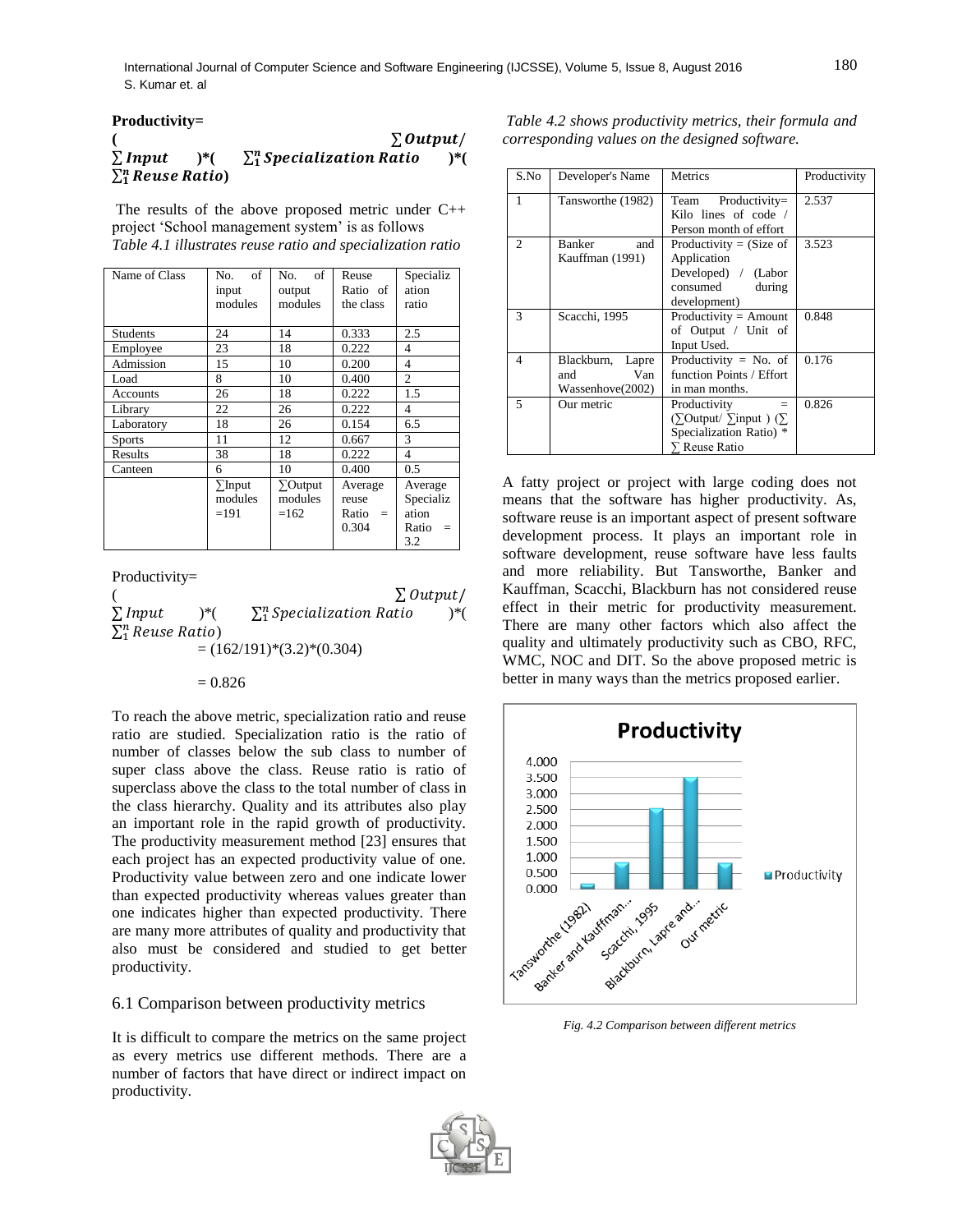## 6.2 Relation in Quality and Productivity

Quality gurus such as W. Edwards Deming, Philip Crosby, and J. M. Juran have long advocated the positive relationship between productivity and quality performance [24]. Deming"s assertion is that as quality improves, costs decrease because of less rework, fewer mistakes and fewer delays. Quality and productivity can be considered as two sides of same coin. To increase the productivity, enhance the quality.

$$
Productivity = Quality
$$

As quality increases the corresponding productivity will also increases, in last a stage comes when quality attains a saturation point, after that only productivity can be increased. A process that results in low-quality software can never be productive. To compete in rapid growing software market developers have to pay equal attention towards quality and productivity.

6.3 Factors affecting quality and productivity

The study of a number of software product shows that, as the value of CBO, RFC, WMC and DIT in a software product increases after a certain limit, it will decrease the quality of that software product. It also shows that reusability in software product increases its quality and productivity. DIT and NOC supports the reusability of software. So, while developing the software product the developer or team management should try to maintain the value of CBO, RFC, WMC and DIT low. There are a number of other factors too that effects quality and productivity. These includes programmers capability, the product, process, product setting, product characteristics, team cohesion, platform, experience, programmers programming language, tools experience, software application experience, analyst capability etc.[25] Other than these factors, there are constraint that controls programmers productivity such as time constraint, financial constraint, software specifications, corporate environment, programming methodology[26]. We have studies the few attributes of quality, still many more attributes left which have direct or indirect impact on quality and productivity of software.

# **7. CONCLUSION**

In experiment a small projects is used. Different metrics of quality, productivity and their attributes are studied. The results are concluded and observed. One can conclude that this will also hold true for large projects which are greater and more complex. It is observed that productivity of good team is greater than individual and SF(software factories) have good team, tools, experience and enormous environment, so they have better productivity then group or individual. A process that results in low-quality software can never be productive. Rework and debugging will undermine any gains made by delaying or discounting the role of the quality plays in fostering long term productivity. Reusability of components increases the quality and productivity. In the end, it is a long lasting process, and we are trying to get better quality and productivity but still much more can be achieved.

# **REFERENCES**

- [1] Lord Kelvin Quotations, http://zapatopi.net/kelvin/quotes/, retrieved on 28.5.2012.
- [2] C. Ebert, R. Dumke, Software Measurement, Springer, 2007
- [3] Bouchaib, B., & Charboneau, R. (2005) An Evaluation of Productivity Measurements of Outsourced Software Development Projects: An Empirical Study. Proceedings of the 2nd Software Measurement European Forum, SMEF 2005, March 16-18, 2005, Rome, Italy.
- [4] Anupriya et al., "Survey on Various Productivity Measures of Software Development Teams", International Journal of Advanced Research in Computer Science and Software Engineering 4(6), June - 2014, pp. 462-464
- [5] R.G. Dromey, Software Quality and Productivity Improvement Software Quality Institute, Griffith University, Nathan, QLD. 4111, Australia.
- [6] ISO, ISO/IEC 9126-1: Information Technology Product Quality - Part 1: Quality Model, Geneva, Switzerland: International Organization for Standardization, 2001
- [7] N. Fenton, S. L. Pfleeger, "Software Metrics: A Rigorous and Practical Approach", second edition, International Thomson Computer Press, London, UK, 1997.
- [8] ISO/IEC 9126. Software Product Evaluation Quality Characteristics and Guidelines for the User, International Organization for Standardization, Geneva, 2001.
- [9] Laila Cheikhi, Rafa E. Al-Qutaish, Ali Idri1 and Asma Sellami Chidamber and Kemerer Object-Oriented Measures: Analysis of their Design from the Metrology Perspective International Journal of Software Engineering and Its Applications Vol.8, No.2 (2014), pp.359-374
- [10] S. R. Chidamber and C. F. Kemerer, "A Metrics Suite for Object- Oriented Design", IEEE Transaction on Software Engineering, vol. 20, no. 6, (1994), pp. 476- 493.
- [11] Hernandez-Lopez, A. ; Dept. Inf., Univ. Carlos III de Madrid, Leganés, Spain ; Colomo-Palacios, R. ; Garcia-Crespo, A. Productivity in software engineering: A study of its meanings for practitioners: